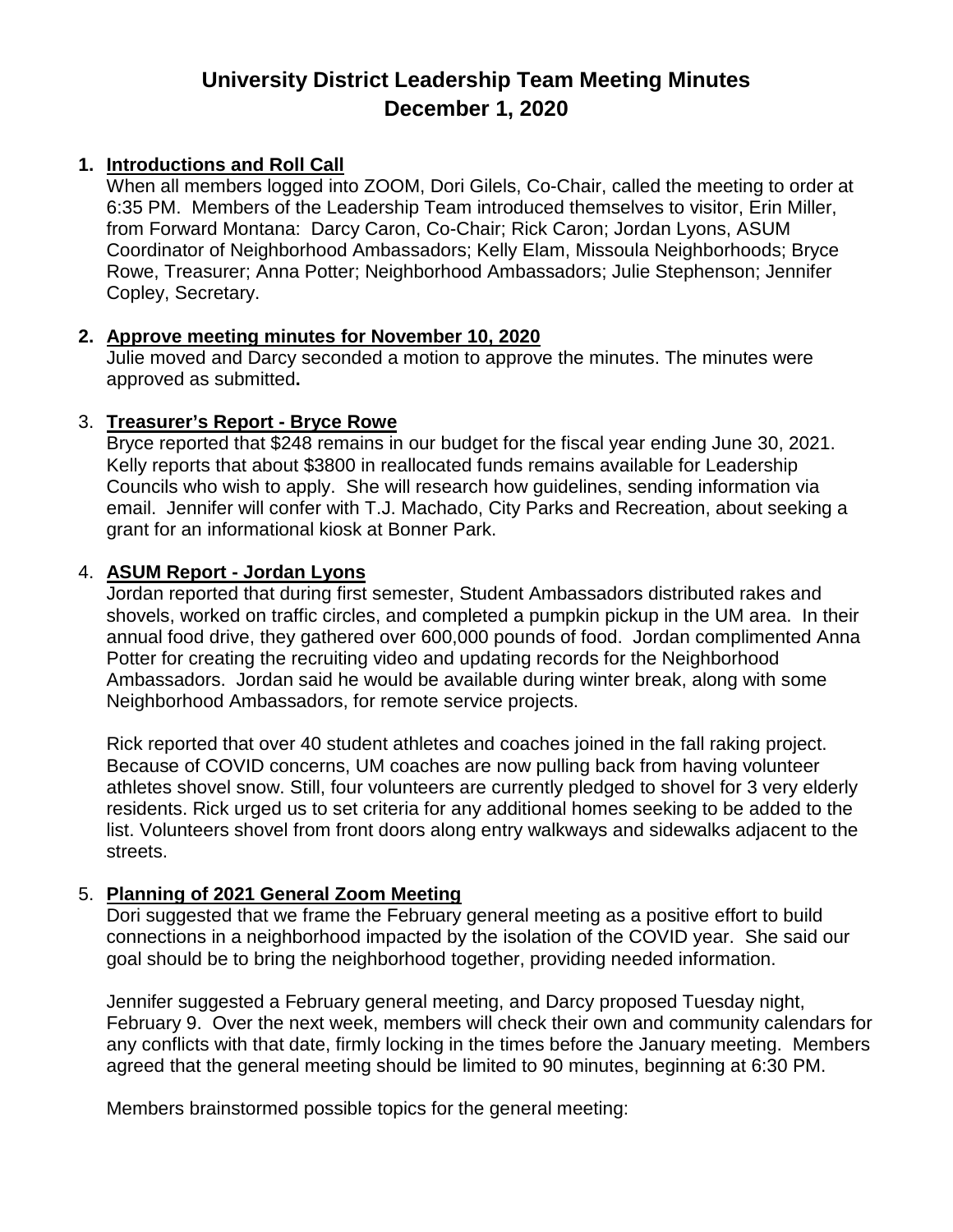- Hearing from City Council members towards the end of the agenda so council members could address citizens' unanswered questions.
- Listening to an update on ASUM activities in the neighborhood.
- Learning about the proposed final draft for Missoula's North Riverside Parks & Trails Plan.
- Updating ourselves on Missoula's newest long-range transportation plan.
- Describing how people living in the UM can get alerts from UM Police Department.
- Reviewing University District Leadership Council achievements since the Fall of 2019.
- Receiving an update on the Higgins Street Bridge renovation.
- Soliciting residents' ideas for future neighborhood goals.

At our January meeting, members may decide to add additional topics to the list above.

After Darcy initiated the discussion, members agreed to send out postcards, inviting resident participation in the general meeting. Julie recalled previous years' costs as about \$800 for 3000 residents and Bryce confirmed that estimate. The mailings will be addressed to "occupant" or "resident" of known addresses.

Dori suggested to Kelly that Missoula Neighborhoods develop some clear templates and policies to guide Missoula Neighborhood meetings. Also, to help finetune our agenda for the February meeting, Dori asked Kelly to explain at our January meeting how a webinar is different from a ZOOM meeting.

Darcy volunteered to get started on the postcard, with Dori volunteering to help designing the postcard and exploring possible lower cost printing options. Kelly will provide city guidelines.

## **6. Community Forum Report - Bryce Rowe**

The Community Forum did not meet in November. It will probably not hold meetings in either December or January.

## **7. Office of Neighborhoods Report – Colin Woodrow/Kelly Elam**

Colin and Kelly are still working to revamp the grant format. They will announce later when grants will be available.

Kelly said the City is doing some reorganization and renaming. The former Office of Neighborhoods is now Missoula Neighborhoods, a part of Community Planning, Development, and Innovation. Kelly sent out the Long-Range Transportation Plan, asking members to attend the online meeting. The University Neighborhood has been invited to the December 15 meeting. Members are asked to continue serving until the Missoula Neighborhoods can figure out how to hold elections.

## **8. Public comment on non-agenda items**

Bryce said some of his constituents would like to see lights in the University area Bark Park. Jennifer and Rick recalled earlier questions about the environmental issues surrounding animal waste in that Park, and suggested we should not recommend adding lights to the park. Rick reminded us of the high cost of lights. Julie urged Bryce and his friends to talk to Donna Gaukler.

## **9. Announcements**

Darcy volunteered to create a post for the NextDoor website about the Poverello's great need for donations and the procedures for signing up for the ASUM Newsletter.